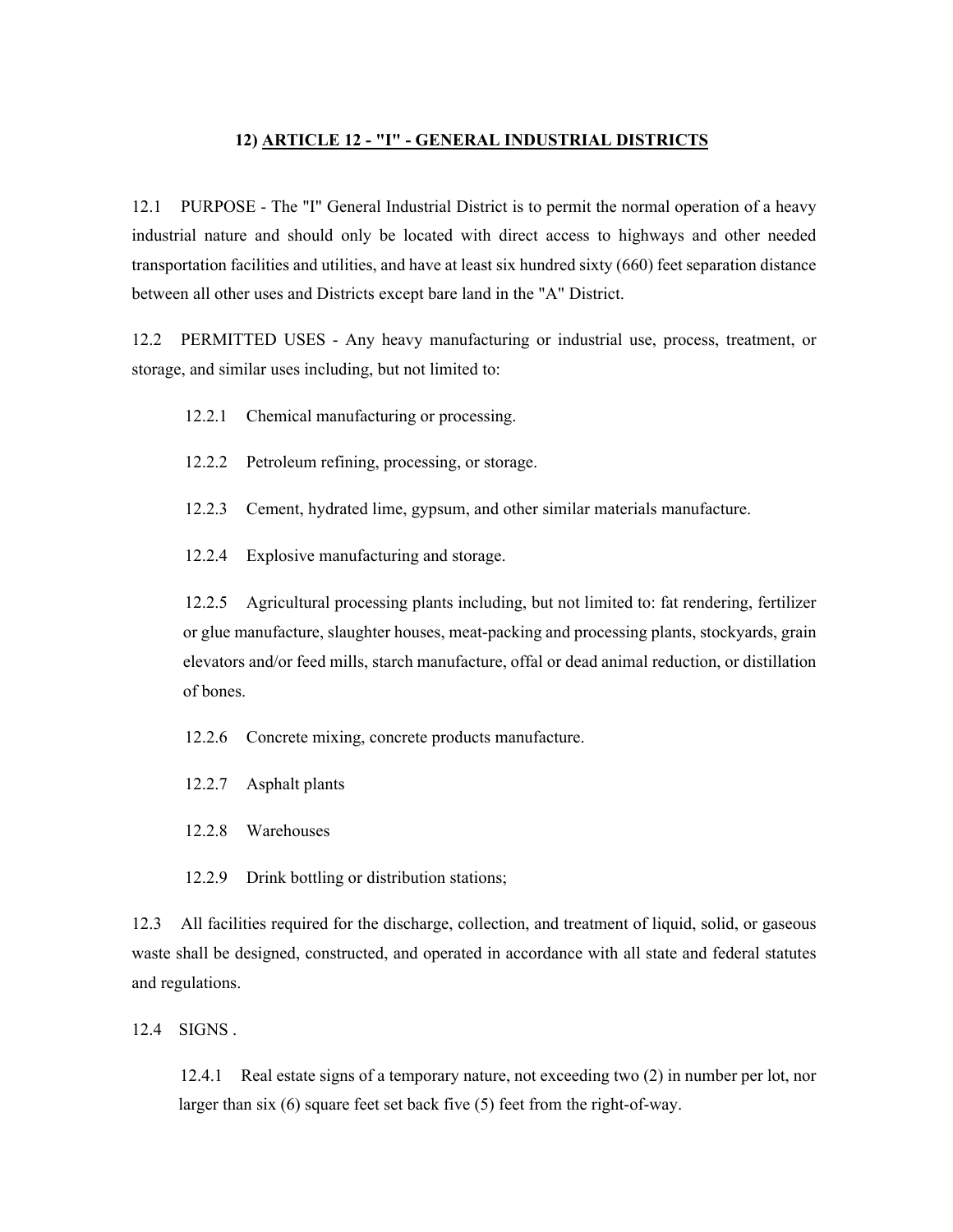12.4.2 The total area of all signs permitted on any one (1) lot shall not exceed four (4) times the number of linear feet the lot abuts on the street.

12.4.3 Billboards and signboards subject to the same height and location requirements as other structures in the district and also subject to the following conditions and restrictions:

12.4.3.1 No billboard, signboard, or similar advertising signs shall be located at intersections so as to obstruct vision, hearing, or interfere with pedestrian or vehicular safety.

12.4.3.2 No billboard, signboard, or similar advertising signs shall be located within fifty (50) feet of any lot in any "R" District.

12.4.3.3 No billboard or signboard facing shall exceed one thousand (1,000) square feet in area.

12.4.3.4 No billboard, signboard, or similar advertising sign shall be so constructed or located where it will unreasonably interfere with the use and enjoyment of adjoining property.

12.4.4 One pole mounted or projecting sign for each business enterprise on the premises of not more than two hundred (200) square feet per sign face, at no point closer to the front line or a side line than one-half  $(1/2)$  of the required building setback distance, and not exceeding fifty (50) feet in height from the established grade level. The lowest horizontal projecting feature of any post or pole mounted sign shall be fourteen (14) feet above the established grade level.

## 12.5 CONDITIONAL USES

12.5.1 Junkyards

12.5.2 I-WECS

## 12.6 PROHIBITED USES

- 12.6.1 Adult Entertainment Businesses
- 12.6.2 Animals and livestock except as previously allowed in this Article.